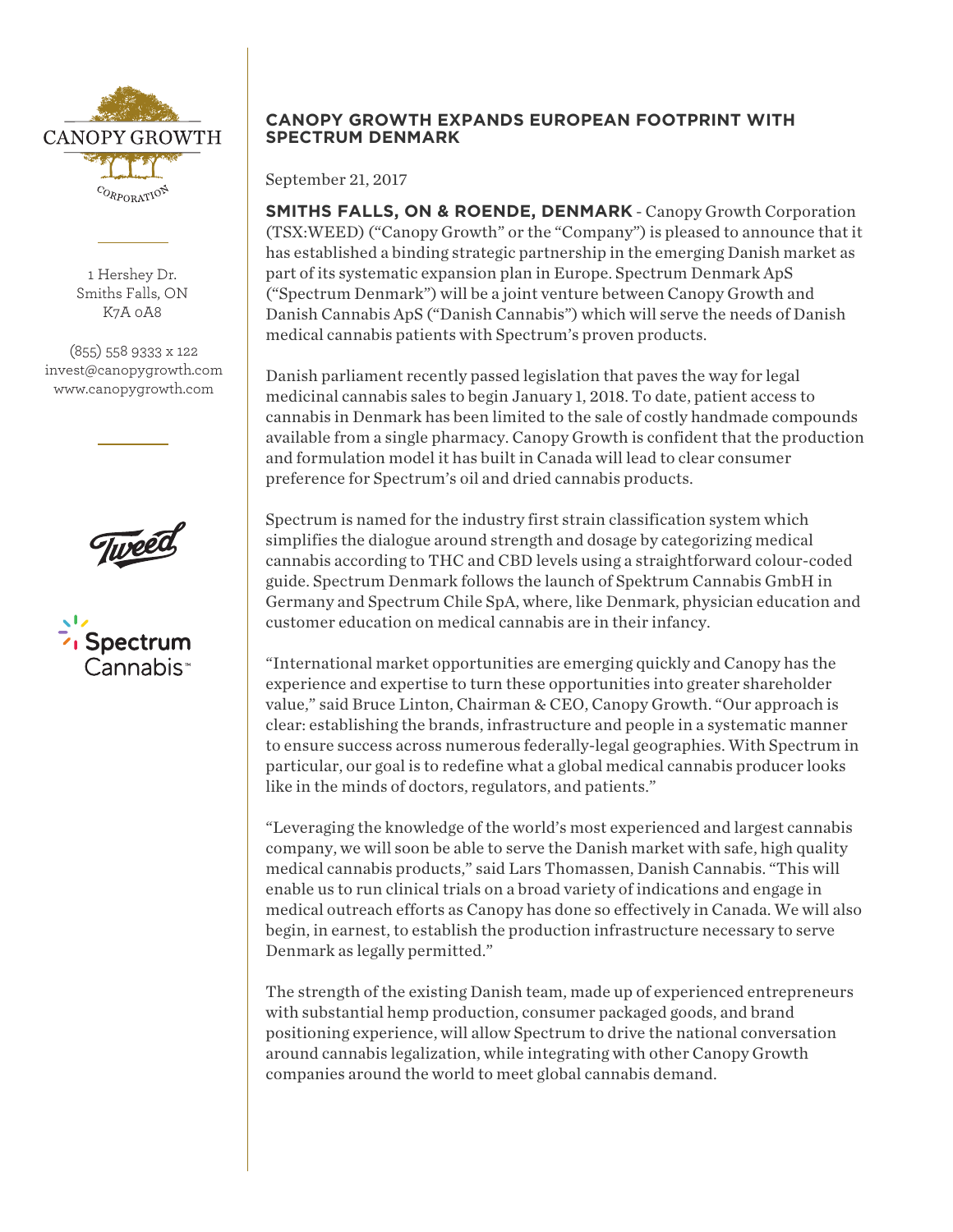A principal in Danish Cannabis, Moellerup Estate, has for years been one of the largest hemp producers in Europe. Moellerup Brands include a wide range of hemp food products from gin, beer, granola, oil, to flour, cosmetics and hemp for CBD oil production.

As part of the arrangement, Canopy Growth will provide an initial capital commitment of \$10 million to be released in tranches. In addition, the Company will also issue up to 1,906,214 common shares in the corporation subject to meeting defined milestones.

This transaction has been conditionally approved by the TSX.

Here's to Future Growth.

Contact:

Jordan Sinclair Director of Communications Jordan@canopygrowth.com 613-769-4196

Investor Relations Tyler Burns Tyler.burns@canopygrowth.com 855-558-9333 ex 122

Director: Bruce Linton tmx@canopygrowth.com